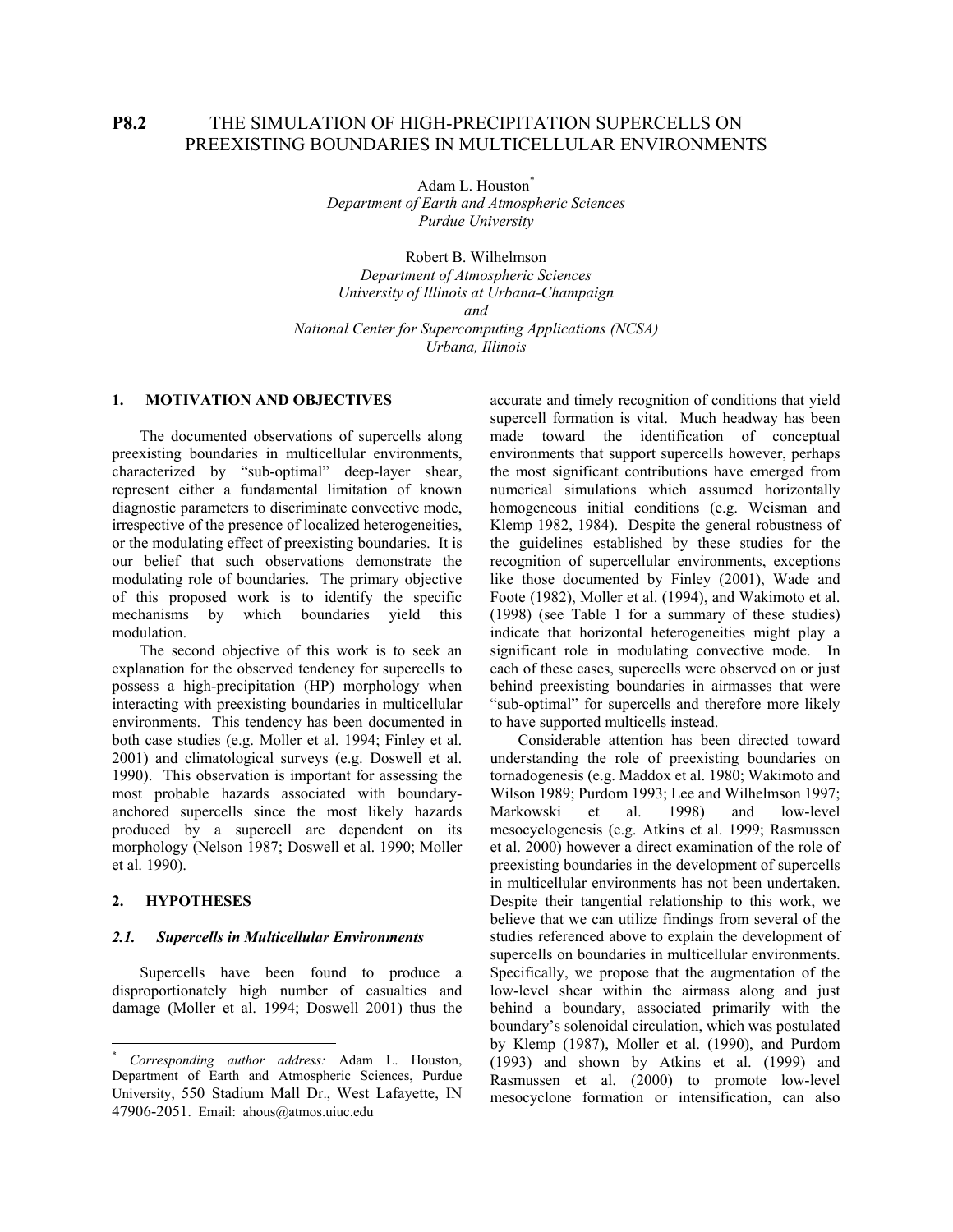foster supercellular updraft maintenance/propagation and rotation in environments that would otherwise be unfavorable for supercells.

The extension of this mechanism to the generation of supercells on boundaries was first proposed by Doswell et al. (1990): "...an externally-created (mesoscale) source of horizontal vorticity, in an environment with (horizontally homogeneous) marginal shear, could be sufficient to produce supercell storms when their large-scale environment suggests they would be unlikely to develop supercell character." Evidence in support of this proposition can be found in previous modeling and observational studies of deep convection in landfalling hurricane environments (e.g. McCaul 1991; McCaul and Weisman 1996) and cool season supercell environments (e.g. Kulie and Lin 1998). Like the environments along and just behind shallow preexisting boundaries, the environments associated with landfalling hurricanes and cool-season supercells are often characterized by strong low-level shear and weak deep-layer shear. Yet, despite their lack of deeplayer shear, these environments have proven capable of supporting supercellular dynamics.

# *2.2. The HP Tendency on Preexisting Boundaries*

Previous examinations of the relationship between supercell morphology and ambient environmental winds have demonstrated that environments with "weak" mid/upper-level storm-relative winds tend to favor an HP morphology (Brooks et al. 1994; Rasmussen and Straka 1998). It has been argued that weak mid/upper-level storm-relative winds yield HP morphologies because they are unable to exhaust precipitation downstream out of the updraft, which induces significant precipitation deposition in the lowlevels near the updraft. Following this proposition, we submit that the enhancement of low-level shear along and behind a preexisting boundary in a multicellular environment characterized by "sub-optimal" deep-layer shear will yield a vertical profile of wind with enough shear to support supercells but mid/upper-level winds that tend to favor an HP morphology.

# **3. EXPERIMENTAL DESIGN**

Proposed experiments designed to meet our two objectives, will be conducted using the Illinois Collaborative Model for Multiscale Atmospheric Simulations (ICOMMAS) (Houston and Wilhelmson 2002, 2004), a non-hydrostatic, finite difference model designed for medium to high-resolution cloud-scale simulations. Two sets of experiments will be conducted: (1) a basic suite, which will be directed at addressing the hypotheses introduced above, and (2) sensitivity studies that intend to add robustness to the

conclusions made based on the basic suite. The basic suite will include an initially horizontally homogeneous (control) simulation with a multicellular reference state environment but no preexisting boundary, an initially horizontally *heterogeneous* simulation with the multicellular reference state environment and a preexisting boundary (initialized as a perturbation in the potential temperature, mixing ratio, and wind fields), and an initially horizontally homogeneous simulation with a reference state environment that characterizes the airmass a few kilometers into the cool air behind the preexisting boundary.

The second set of experiments will address the sensitivity of convective mode and morphology to (1) the orientation between the preexisting boundary and the mean flow, (2) the temperature deficit behind the preexisting boundary, and (3) the magnitude of the reference state deep layer shear. Each of these experiments is motivated by the following premise: the presence of enhanced vertical wind shear along and/or behind the preexisting boundary does not guarantee supercell formation. Instead, supercell formation on boundaries in multicellular environments is dependent on each of the following conditions:

- 1. The magnitude of the reference state deep layer shear (i.e. the "marginality" of the reference state)
- 2. The magnitude of the solenoidally driven horizontal vorticity along/behind the boundary
- 3. The stability of the airmass behind the boundary
- 4. The length of time that a storm resides over the "favorable" portion of the airmass along/behind the boundary.

Furthermore, the ability of a given storm-boundary interaction to favor an HP morphology will depend on how the interaction modifies the storm motion and therefore the storm-relative mid/upper-level flow.

# **4. SIGNIFICANCE AND APPLICATION OF EXPECTED RESULTS**

While the basic suite of simulations is expected to answer the two primary questions of this proposal (what causes supercell formation on preexisting boundaries in multicellular environments and why do these supercells tend to be HP) the most practical results will emerge from the proposed sensitivity studies. Since the specific hazards associated with a given deep convective storm are dependent on its convective mode (e.g. multicell vs. supercell) and morphology (e.g. HP) it is imperative that the operational forecaster is equipped to recognize which types of boundaries will foster HP supercells in multicellular environments. The proposed sensitivity studies have been designed to provide some basic guidelines for assessing (1) the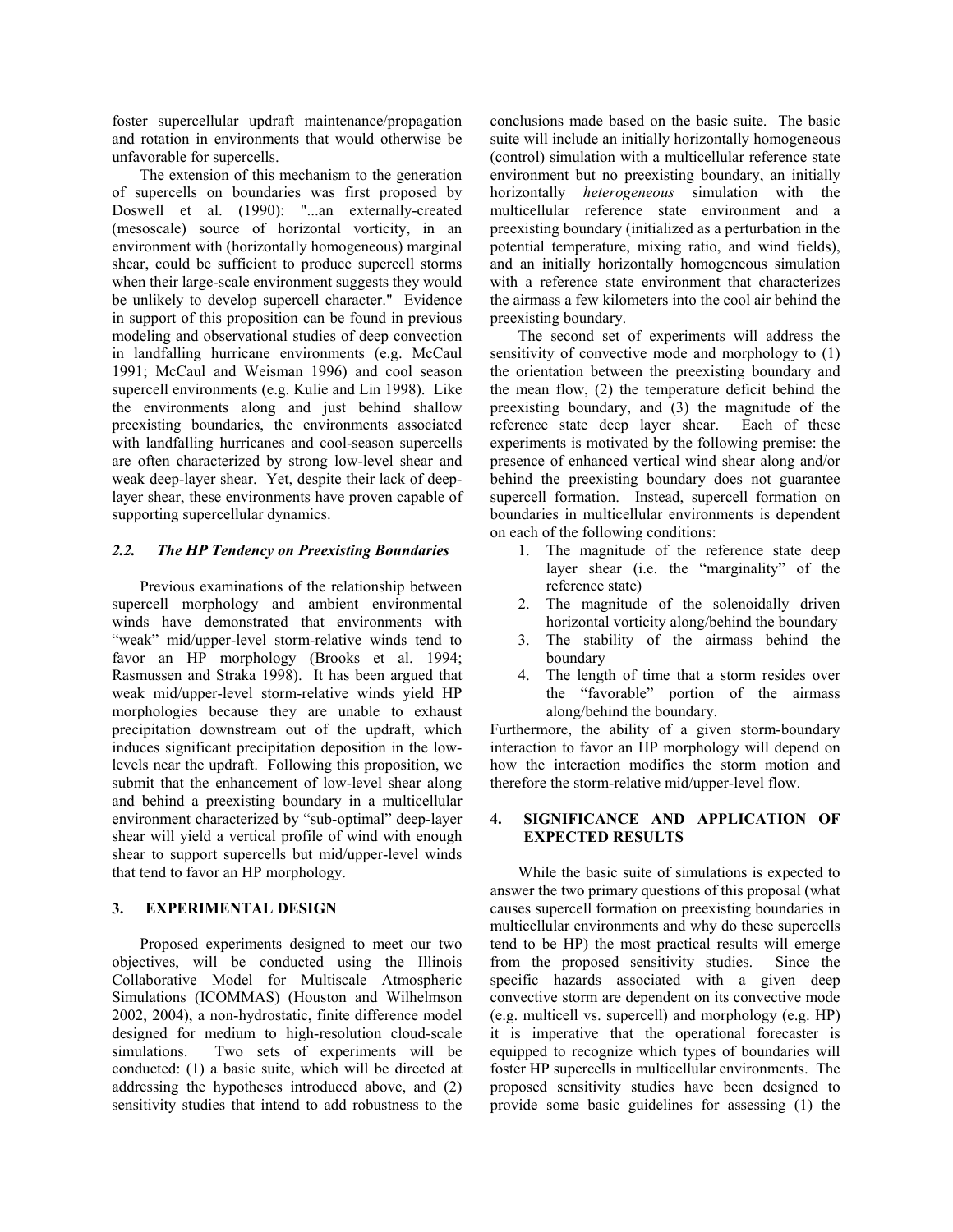likelihood that a given boundary (defined in this work based on the temperature deficit behind the boundary and the orientation of the boundary relative to the mean flow) in a multicellular environment will support supercells and (2) the likelihood that these supercells will be HP.

#### **5. ACKNOWLEGEMENTS**

Travel for this research was funded through NSF Grant ATM-9986672.

#### **6. REFERENCES**

- Atkins, N. T., M. L. Weisman, and L. J. Wicker, 1999: The influence of preexisting boundaries on supercell evolution. *Mon. Wea. Rev.*, **127,** 2910- 2927.
- Brooks, H. E., C. A. Doswell, III, and R. B. Wilhelmson, 1994: The role of midtropospheric winds in the evolution and maintenance of lowlevel mesocyclones. *Mon. Wea. Rev.*, **122,** 126- 136.
- Doswell, C. A., III, 2001: Severe convective storms an overview. *Severe Convective Storms, Meteor. Monogr.*, C. A. Doswell III, Ed., No. 28, Amer. Meteor. Soc., 1-26.
- Doswell, C. A., III, A. R. Moller, and R. Przybylinski, 1990: A unified set of conceptual models for variations on the supercell theme. *Preprints, 16th Conf. on Severe Local Storms*, Kananaskis Park, AB, Canada, Amer. Meteor. Soc., 40-45.
- Finley, C. A., W. R. Cotton, and R. A. Pielke Sr., 2001: Numerical simulation of tornadogenesis in a highprecipitation supercell. Part I: Storm evolution and transition into a bow echo. *J. Atmos. Sci.*, **58,** 1597- 1629.
- Foote, G. B., and C. G. Wade, 1982: Case study of a hailstorm in Colorado. Part I: Radar echo structure and evolution. *J. Atmos. Sci.*, **39,** 2828-2846.
- Houston, A. L., and R. B. Wilhelmson, 2002: Numerical simulation of storm-boundary anchoring in a high-CAPE, low-shear environment: Implications for the modulation of convective mode. *Preprints, 21st Conf. Severe Local Storms*, San Antonio, TX, Amer. Meteor. Soc., 345-348.
- ——, 2004: Comparison of the multi-dimensional universal limiter to the Thuburn multi-dimensional flux limiter. *J. Comput. Phys.***,** to be submitted (in internal review).
- Klemp, J. B., 1987: Dynamics of tornadic thunderstorms. *Ann. Rev. Fluid. Mech.*, **19,** 369- 402.
- Kulie, M. S., and Y.-L. Lin, 1998: The structure and evolution of a numerically simulated high-

precipitation supercell thunderstorm. *Mon. Wea. Rev.*, **126,** 2090-2116.

- Lee, B. D., and R. B. Wilhelmson, 1997: The numerical simulation of nonsupercell tornadogenesis. Part II: Evolution of a family of tornadoes along a weak outflow boundary. *J. Atmos. Sci.*, **54,** 2387-2415.
- Maddox, R. A., L. R. Hoxit, and C. F. Chappell, 1980: A study of tornadic thunderstorm interactions with thermal boundaries. *Mon. Wea. Rev.*, **108,** 322-336.
- Markowski, P. M., E. N. Rasmussen, and J. M. Straka, 1998: The occurrence of tornadoes in supercells interacting with boundaries during VORTEX-95. *Wea. Forecasting*, **13,** 852-859.
- McCaul, E. W., Jr., 1991: Buoyancy and shear characteristics of hurricane tornado environments. *Mon. Wea. Rev.*, **119,** 1954-1978.
- McCaul, E. W., Jr., and M. L. Weisman, 1996: Simulations of shallow supercell storms in landfalling hurricane environments. *Mon. Wea. Rev.*, **124,** 408-429.
- Moller, A. R., C. A. Doswell III, and R. Przybylinski, 1990: High-precipitation supercells: A conceptual model and documentation. *Preprints, 16th Conf. on Severe Local Storms*, Kananaskis Park, AB, Canada, 52-57.
- Moller, A. R., C. A. Doswell, III, M. P. Foster, and G. R. Woodall, 1994: The operational recognition of supercell thundestorm environments and storm structures. *Wea. Forecasting*, **9,** 327-347.
- Nelson, S. P., 1987: The hybrid multicellularsupercellular storm -- an efficient hail producer. Part II: General characteristics and implications for hail growth. *J. Atmos. Sci.*, **44,** 2060-2073.
- Purdom, J. F. W., 1993: Satellite observations of tornadic thunderstorms. *The tornado: Its structure, dynamics, prediction, and hazards*, No. 79, Amer. Geophys. Union, 265-274.
- Rasmussen, E. N., and R. B. Wilhelmson, 1983: Relationship between storm characteristics and 1200 GMT hodographs, low-level shear, and stability. *Preprints, 13th Conf. on Severe Local Storms*, Tulsa, OK, Amer. Meteor. Soc., J5-J8.
- Rasmussen, E. N., and D. O. Blanchard, 1998: A baseline climatology of sounding-derived supercell and tornado forecast parameters. *Wea. Forecasting*, **13,** 1148-1164.
- Rasmussen, E. N., and J. M. Straka, 1998: Variations in supercell morphology. Part I: Observations of the role of upper-level storm-relative flow. *Mon. Wea. Rev.*, **126,** 2406-2421.
- Rasmussen, E. N., S. Richardson, J. M. Straka, P. M. Markowski, and D. O. Blanchard, 2000: The association of significant tornadoes with a baroclinic boundary on 2 June 1995. *Mon. Wea. Rev.*, **128,** 174-191.